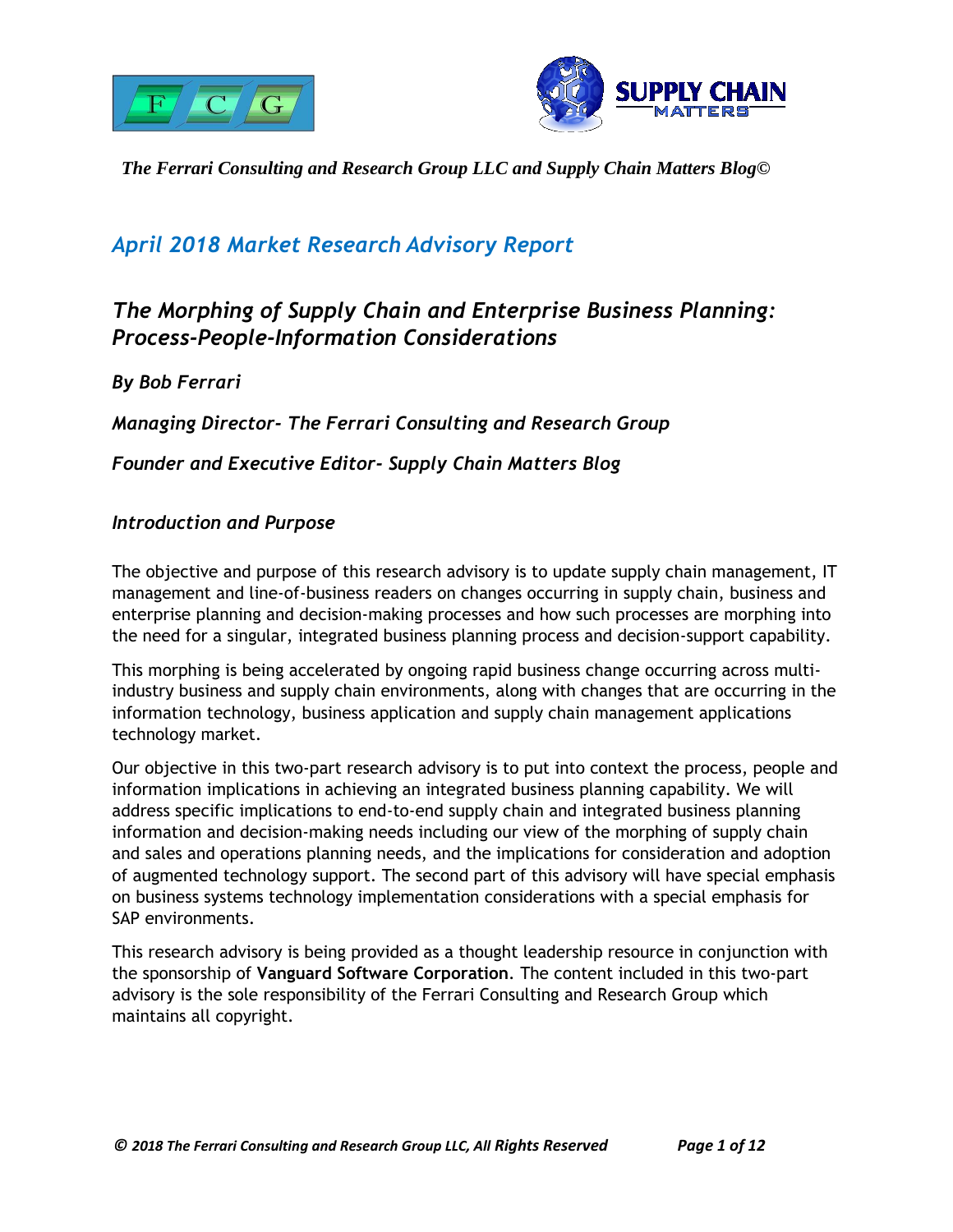



# <span id="page-1-0"></span>**Table of Contents**

# Table of Contents

| The Morphing of Supply Chain and Enterprise Business Planning- Process-People-Information |
|-------------------------------------------------------------------------------------------|
|                                                                                           |
|                                                                                           |
|                                                                                           |
|                                                                                           |
|                                                                                           |
|                                                                                           |
|                                                                                           |
|                                                                                           |
|                                                                                           |
|                                                                                           |
|                                                                                           |
|                                                                                           |
|                                                                                           |
|                                                                                           |
|                                                                                           |
|                                                                                           |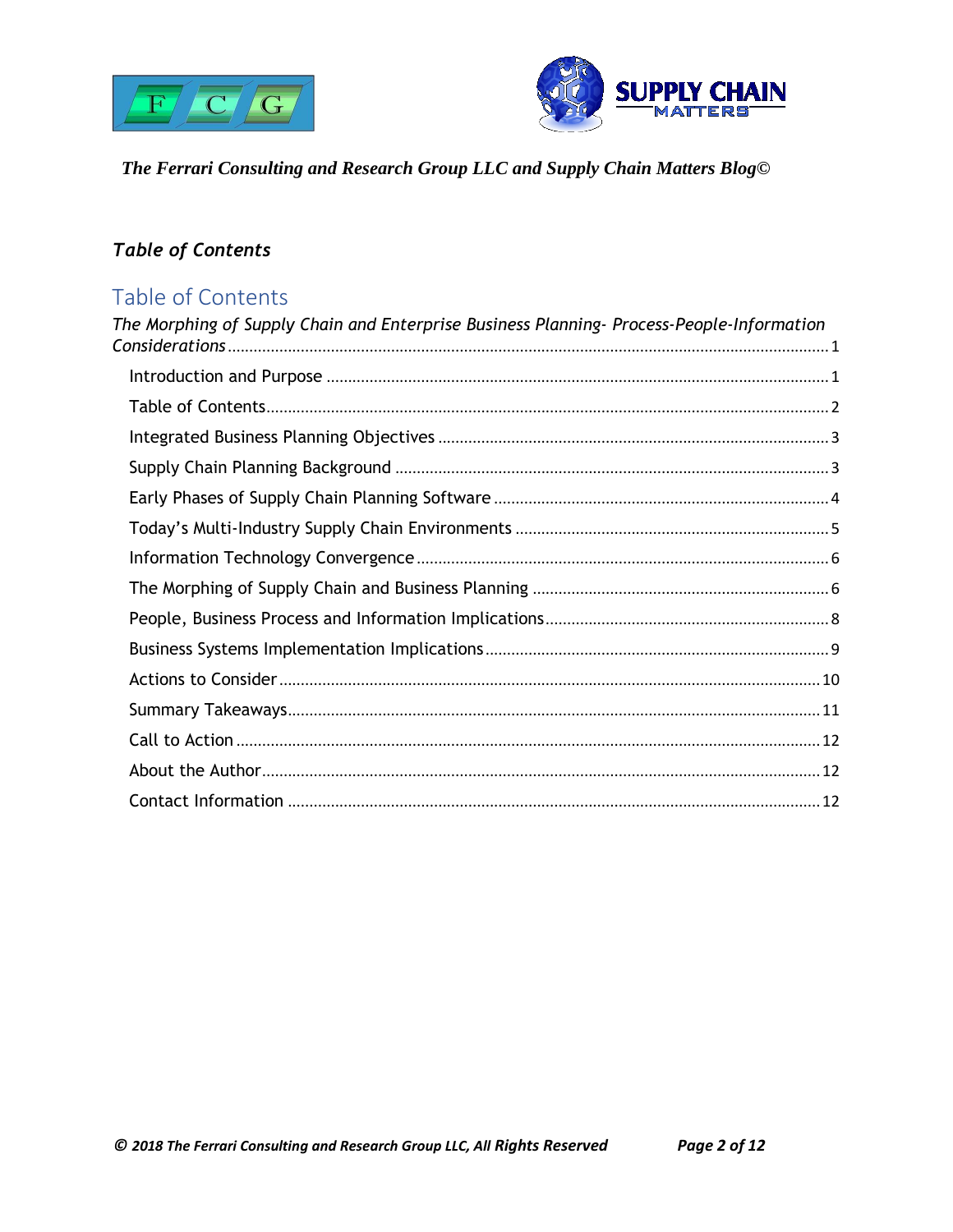



# <span id="page-2-0"></span>*Integrated Business Planning Objectives*

Process advisory firm Oliver Wight defines *Integrated Business Planning (IBP)* as a best practice business process model that extends the principles of *sales and operations planning (S&OP)* throughout the supply chain, product and customer portfolios, customer demand and strategic planning, to deliver one seamless management process. Led by senior management, it is described as a common-sense process for aligning the company plans every month, which will help to allocate the critical resources - people, equipment, inventory, materials, time, and money - to satisfy customers most effectively, in a profitable way.

An article published in the May/June 2017 edition of *APICS Magazine*, *Five Success Factors for Integrated Business Planning*, authored by Ehap Sabri (1), indicated that large numbers of organizations are still struggling to properly execute a transformation to IBP. The five key factors for effective transformation were defined as:

- 1. Displaying unflinching executive commitment to an *IBP* process.
- 2. The leveraging of an *IBP*-enabled technology strategy that can free-up resources chasing and collecting data into higher-value analysis actions.
- 3. Articulating a business case for change to ensure alignment between all process stakeholders as to expected operational and financial outcomes brought forward in the process.
- 4. Employing a proven IBP transformational and structured methodology to lead the overall change management journey.
- 5. Having the right organizational talent, effective governance and incentive mechanisms to maintain momentum and sustain change.

In this two-part market research advisory our focus will be concentrated on the leveraging of an IBP enabled technology strategy with important considerations for selection of the most appropriate and beneficial technology adoption strategies for teams to consider.

# <span id="page-2-1"></span>**Supply Chain Planning Background**

Over the past ten to fifteen years, the supply chain planning process and its associated technology support has undergone quite a lot of positive change.

Supply chains themselves were primarily internally focused as the notions of globalization were just getting started. Supply chain planning was a linear-based perspective primarily focused on a singular supply chain model. The impact of online commerce was a vision at this point, but some best-of-breed and enterprise software vendors were already messaging on the ultimate business benefits. Amazon, which is now a multifaceted online retail platform, was initially an online provider of book sales.

Planning methodologies once prescribed by supply chain academic and professional organizations outlined forms of sequential, time-phased product demand, supply planning and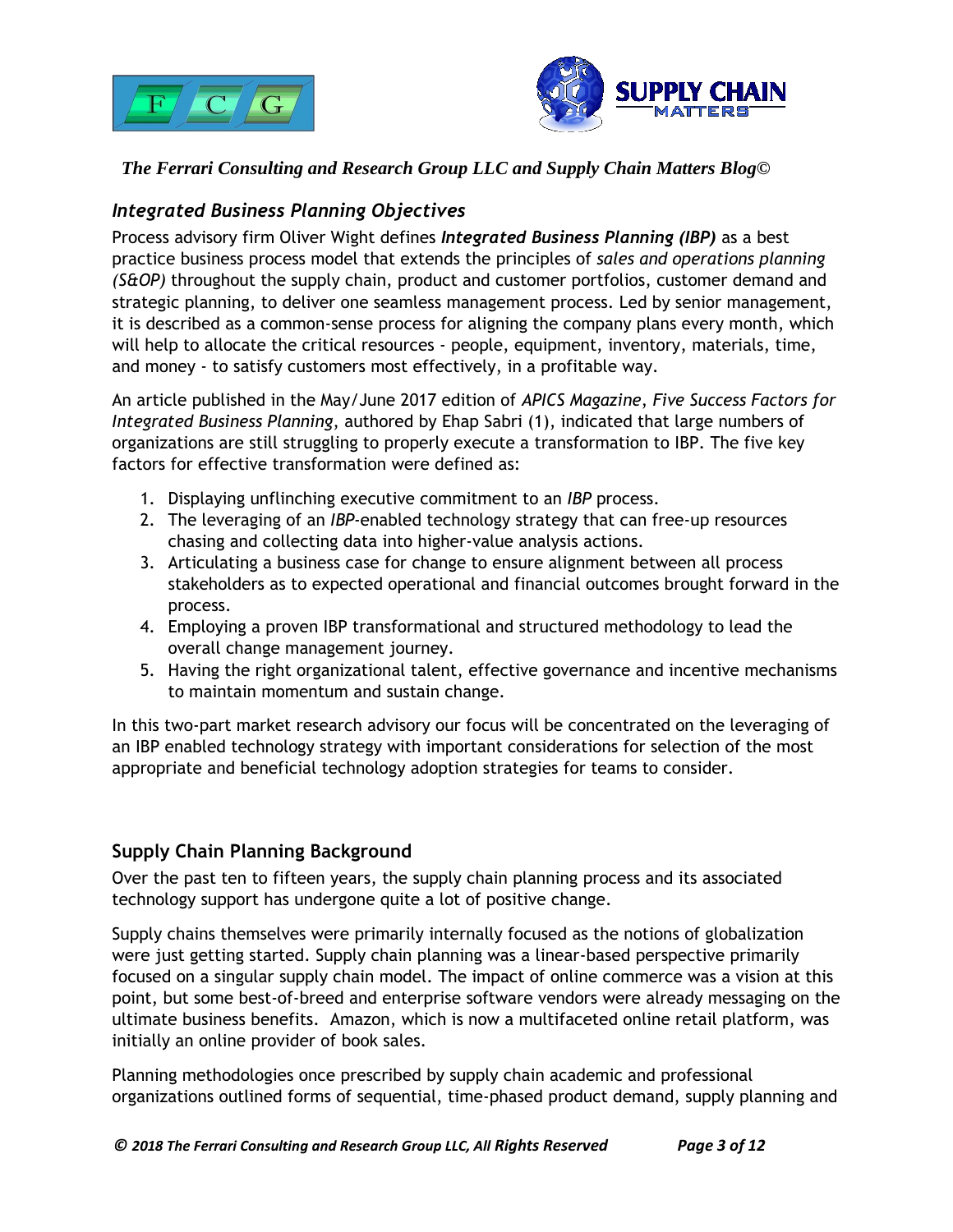



decision-making processes that were predicated via a prescribed planning timetable. The sheer volume of extracted planning data, coupled with the then existing bandwidth of data management and analysis systems caused supply chain planning, as well as business focused *sales and operations planning (S&OP)* processes, to span multiple weeks of analysis. The process was one of a monthly cycle, usually included the development of unconstrained and constrained (optimized) product forecasts and demand plans, followed by the need to balance available supply to support prioritized customer demand. Because of structured calendars, *S&OP* processes were typically not responsive enough to adequately respond to unplanned market opportunities or supply disruptions.

The process was one of plan, execute, and cycle through with additional rounds of data synthesis. The timeliness and context of the most important data relative to market trends and customer requirements would often be lost within the full cycle, or not able to be captured until a subsequent cycle. Market opportunities or important signs to supply chain risks and disruptions were only discovered days after initial occurrence. In short, overall supply chain planning cycle times were not responsive to needs for more timely planning and better insights

Most of the focus was on the tactical and near-term operational needs and the data utilized was mostly historically-based transactional data. Because of the high dependency on existing proliferation of *enterprise resource planning ERP*, resident legacy systems or *material requirements planning (MRP)* master data, supply chain planning was often supplemented by the use of spreadsheets as a means for planners to rationalize or translate data and information to support specific decision-making needs related to products, markets, customers or other factors.

# <span id="page-3-0"></span>*Early Phases of Supply Chain Planning Software*

The early introductions of supply chain planning and optimization software, as it was initially termed, stemmed from what technology providers were initially offering to the market: Highly sophisticated software anchored in linear programming and optimization methodologies. The approach was one of a mathematically based toolset that could be tailored for industry-specific supply chain planning needs. The key to successful planning was often related to both the specific planning model to be supported and the overall ease-of-use of the application. Supply chain strategy and planning models varied from one of market response to constant market changes or business uncertainties, or one that focused on maximum efficiencies applied to rather defined market segment.

Best-of-breed providers, at the time, quickly learned that their perceived "*black boxes*" of advanced forecasting, optimization and heuristic-based planning functionality were better than those being offered by prominent *ERP* providers. Yet, supply chain planning teams did not well understand them, hence the ease-of-use factor. The market needed a literally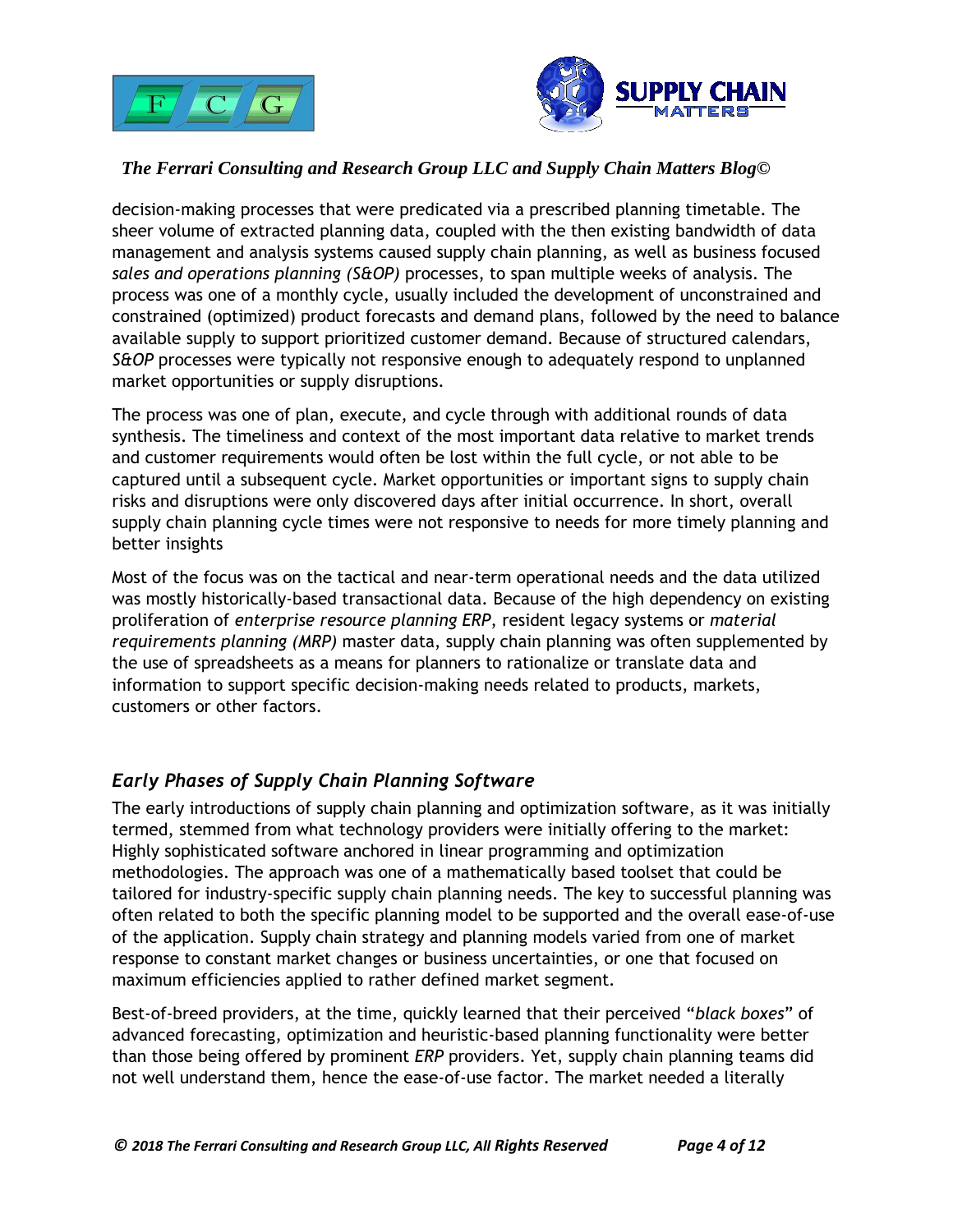



packaged software approach to be layered on top of a singular data model and advanced supply chain optimization technology.

Branded names such as i2 Technologies, Manugistics and others came to the forefront, each focused on their individual industry-specific strengths in understanding and planning an industry-unique supply chain. Their initial market success was a means to supplement existing *ERP* business applications that lacked required robust supply chain planning optimization, simulation or other advanced decision-making capabilities.

That period led to what we as analysts described as the "*best-of-breed software advantage*" in the supply chain planning area, and it literally took some years of dedicated efforts from *ERP* technology providers themselves to close some of the gaps. But alas, the gaps of innovation and for ease-of-use remain.

While all of this was occurring, multi-industry business changes and consequent impacts on supply chains and lines of business also exploded.

## <span id="page-4-0"></span>*Today's Multi-Industry Supply Chain Environments*

Today, because of the constant need for growth in revenues and profits with lower costs, industry supply chains are far more globally extended. On the demand side, access to broader global markets provides added revenue and profitability opportunities. On the supply side, the quest for lower costs has led to global-wide sourcing. The result is a complexity of needs that include global component sourcing, finished goods manufacturing and customer fulfillment process and decision-making. All of this comes with added complexity and added risks. Because of needs for more diverse products catering to specific market channels, organizations actively pursued supply chain segmentation strategies, creating the need to plan and manage multiple supply chains based on different business outcome needs.

Amazon as the online book seller is now a multi-industry juggernaut, disrupting quite a number of *B2C* and *B2B* customer fulfillment processes. Multiple industries are being disrupted by new, more innovative digitally based business models that emphasize differentiation in services and in products.

Technology applied to multi-industry business segments itself has undergone explosive change and has fostered a lot of consequent individual industry disruption. Online commerce and social media have opened new unstructured information sources as to customer intelligence, customer buying intentions and market forces.

The result has been an exponential growth in data and information, both structured transactional and unstructured enterprise data related to communications, markets, business and industry developments. At the same time, supply chain and *S&OP* processes themselves have become bogged down in needs for added speed and more integrated overall business planning. Too much data still resides in various functional business siloes, and in many cases,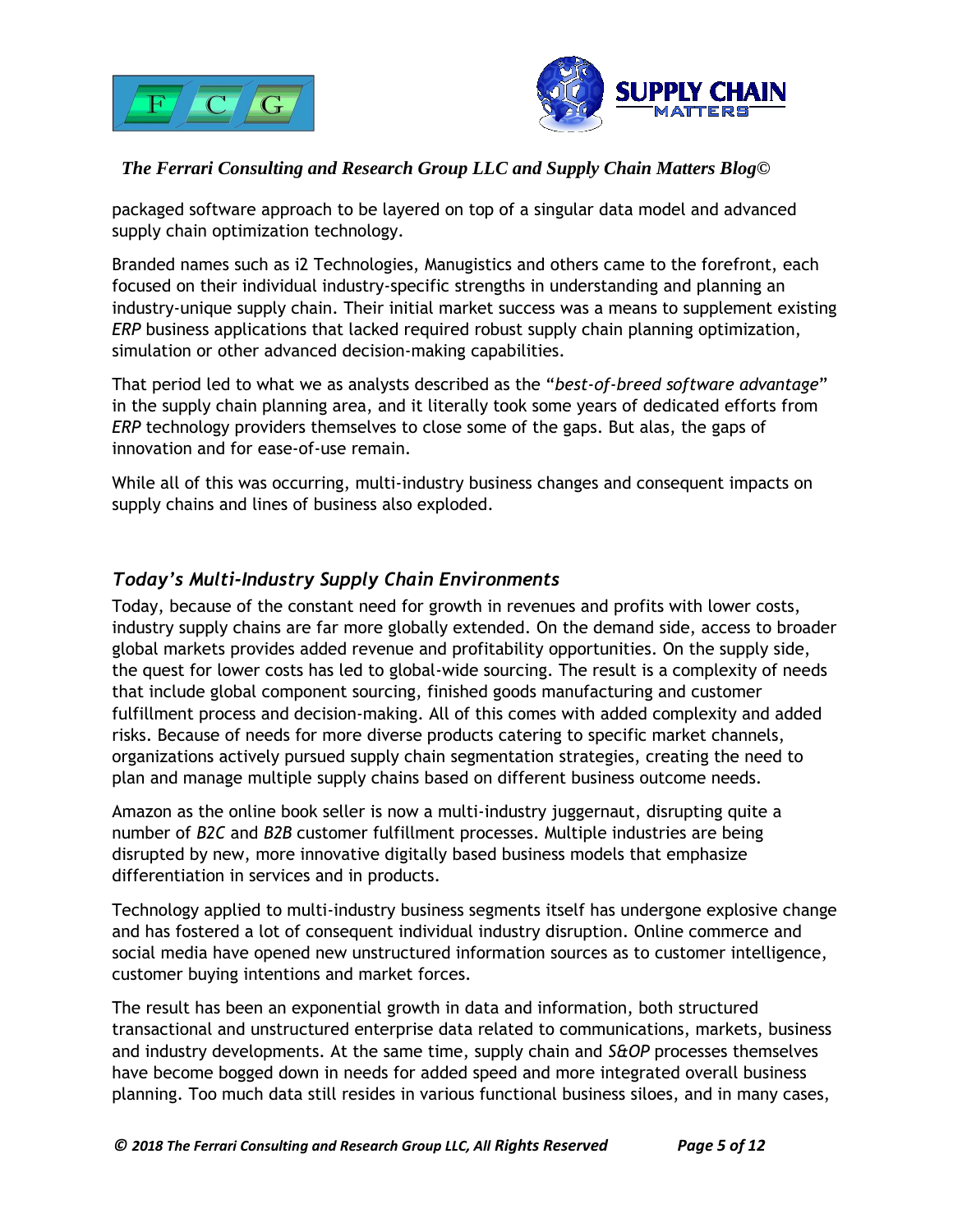



too much of the wrong data is being collected, causing added inefficiencies and inhibiting needs toward more integrated planning and decision-making. Many supply chain and *S&OP* teams are literally drowning in data but lacking important insights. There is a need for a more focused, smarter data approach that aligns planning with specific business outcome needs, whether that be service level, financial or cost-based outcome in context.

Recent surveys among multi-industry planners indicate a need to move beyond a focus of precision in process and in a single agreed planning number to one of "*orchestration*" of the best options in required decisions performed in a far more timely manner. They now view predictive analytics, data science, simulation and forecasting of the S&OP process itself.

## <span id="page-5-0"></span>*Information Technology Convergence*

Accurate and more predictive supply chain and integrated business planning is no longer solely based on historic transactional-based customer fulfillment data, or an elusive more accurate product forecast, but rather the ability to leverage and utilize today's more costeffective advanced technologies at a more affordable cost and quicker learning curve.

Game-changing advances within in-memory database and with a highly scalable *Online Analytical Processing (OLAP*) can support data and information more aligned to business constraints, insights and decision-making support. This fosters the ability of organizations, small or large in size, to be able to leverage more complex mathematical modeling and to uncover more insights among granular, as well as aggregated, structured and unstructured data. Planning can now be supported in the context of advanced analytics-based business modeling, simulation, optimization and what-if decision-making.

Tailored application of artificial intelligence (AI) and machine-learning capabilities are now available to be applied to planning and decision-making processes. Continued advances in data analysis and visualization technologies can now be applied to all forms of planning, customer and product fulfillment data, allowing planners and decision-makers a more timely response to unplanned changes in product demand or supply.

The advent of more affordable, less disruptive, and more flexible *Cloud* software deployment models is further being applied to supply chain and integrated business planning environments.

# <span id="page-5-1"></span>*The Morphing of Supply Chain and Business Planning*

With the overall cadence of business dramatically increased in today's always-on economy, line-of-business, *S&OP* and supply chain planning teams can no longer solely rely on sequential planning and decision-making processes. The "*new normal*" is one of constant round-the-clock based business activities.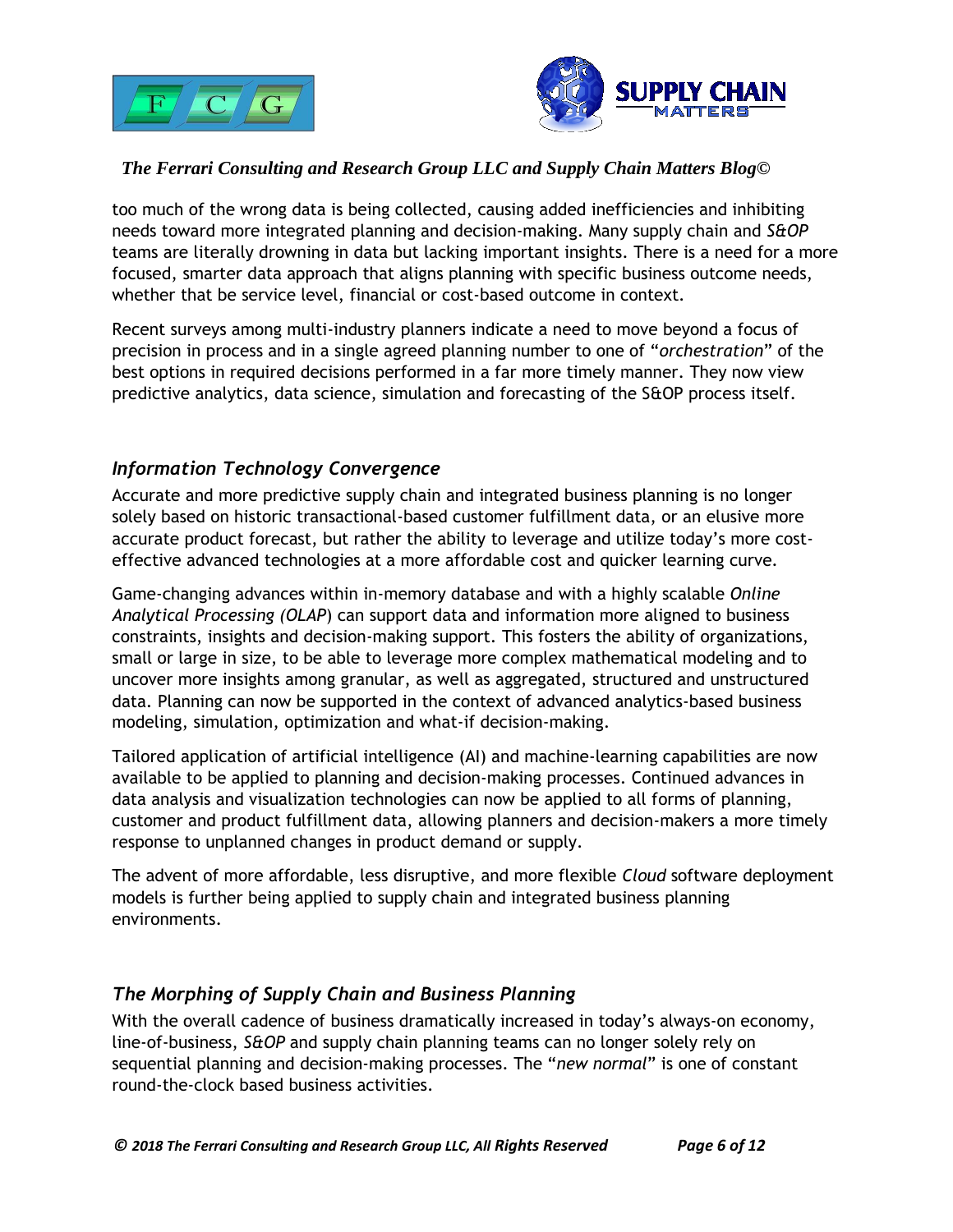



Planning is not viewed as a sequential functional or line-of-business process but rather a continuous stream of product demand, capacity, customer fulfillment and overall resource conditions placed in the most knowledgeable context. This in-turn has amplified the challenge to be able to identify or anticipate a problem in a far more timely manner and to be able to adequately address problems with proper context as to implications.

The goal is best accomplished by leveraging a singular data model of streaming data and information related to planning, products, customer fulfillment, markets, supply chain and procurement. Figure 1 (below) references a conceptual representation of the *Integrated Business Planning Operating Model.*



*Figure 1- Integrated Business Planning Operating Model*

**Integrated Business Planning Operating Model**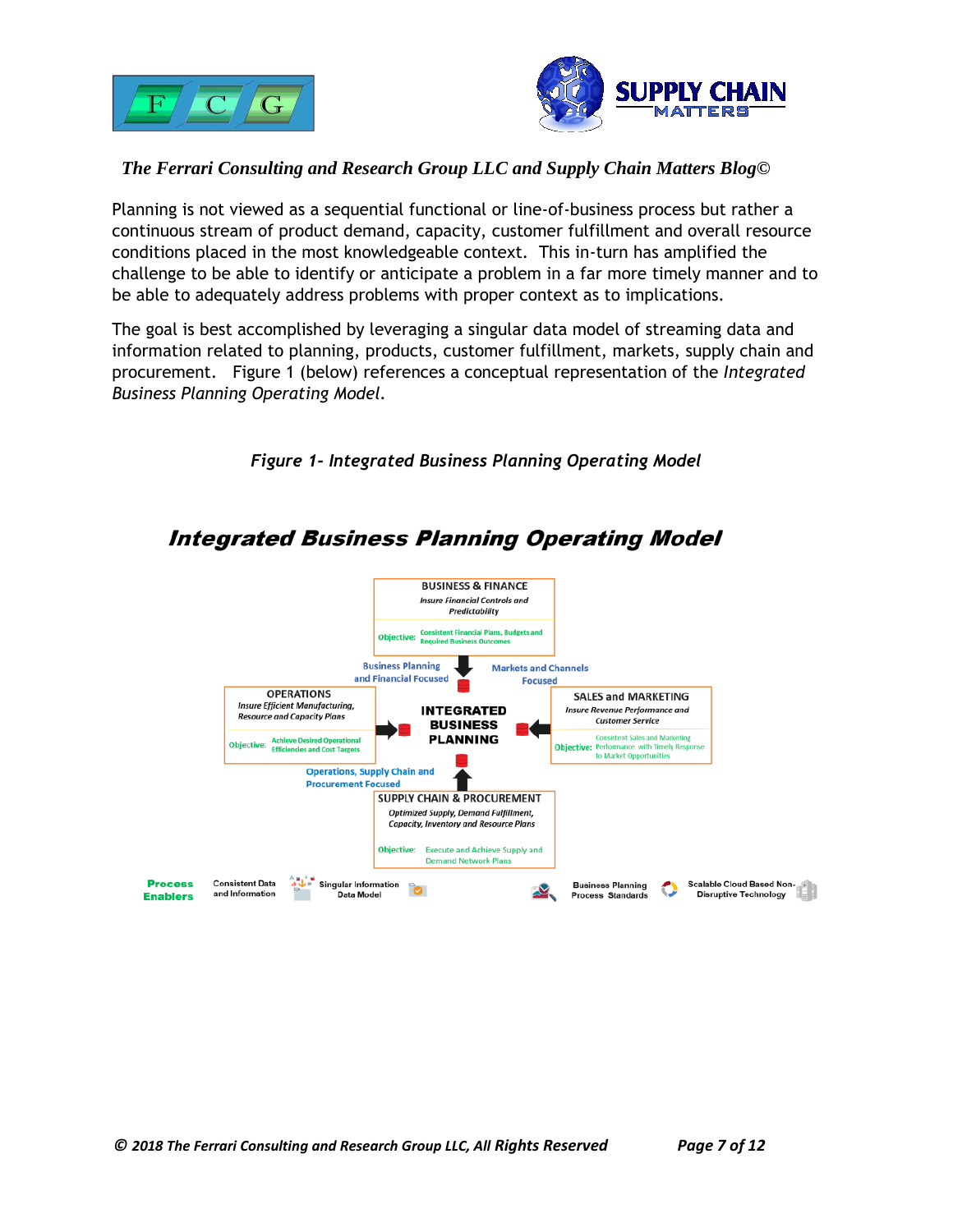



Linear-based cause and effect forms of planning (historic or forecast based) are moving more rapidly towards probabilistic and simulative planning focused on specific fulfillment channels and tied to most desired or most feasible plan to consume needed or available resources. Decisions are now continuous and must be predicated on the best available information placed in proper context related to working capital, product margin and profitability impact. Planning and customer fulfillment information together must now serve as the basis of a continuous set of resource decisions based on ever-changing market, available supply and customer fulfillment needs pegged to a range of possible business focused outcomes. Planning is indeed moving towards needs for combining advanced analytics with the constant mining of insights related to products and market segments.

Our view is that supply chain planning is morphing with enterprise business planning into an integrative business planning environment that can better leverage today's more advanced and more cost-effective technologies that apply in-memory data analysis, plan simulation, focused artificial intelligence and augmented advanced analytics to integrated business planning needs.

## <span id="page-7-0"></span>*People, Business Process and Information Implications*

The need for more integrated business planning which brings together product management, sales, marketing, finance and supply chain fulfillment considerations is becoming more acute among today's dynamic business environments. While the term integrated business planning is sometimes depicted as a specific technology or application, it is more about the need for enterprise functions of a firm to be aligned towards a single set of financial, line-of-business, product and operational outcomes. Such alignment implies a common base of information and decision-making support capabilities, orchestrated and managed by planners possessing somewhat different skills.

The *S&OP* process is often the most likely mechanism for consideration of enterprise-wide integrated business planning because it consists of multi-functional representation and supports executive-level decision-support. Where the S&OP or integrated business planning processes can often stumble, especially with today's faster cycles of business decisions, is when a lack of enterprise-level information integration, such as financial and product planning data occurs or when support teams constantly struggle to gather, classify and continually align such information. Frustrations expressed by many further relate to alignment of goals and outcomes that span or transcend beyond individual functional metrics and incentives. (Figure 1)

Integrated business planning must transcend functional and organizational barriers and information sources. The process must be supplemented with abilities to synthesize existing business, supply chain and operational planning, customer fulfillment and market information on a far more timely basis supplemented with capabilities to drill-down on specific product, market or channel-based market information. Thus, the process needs to be supported by a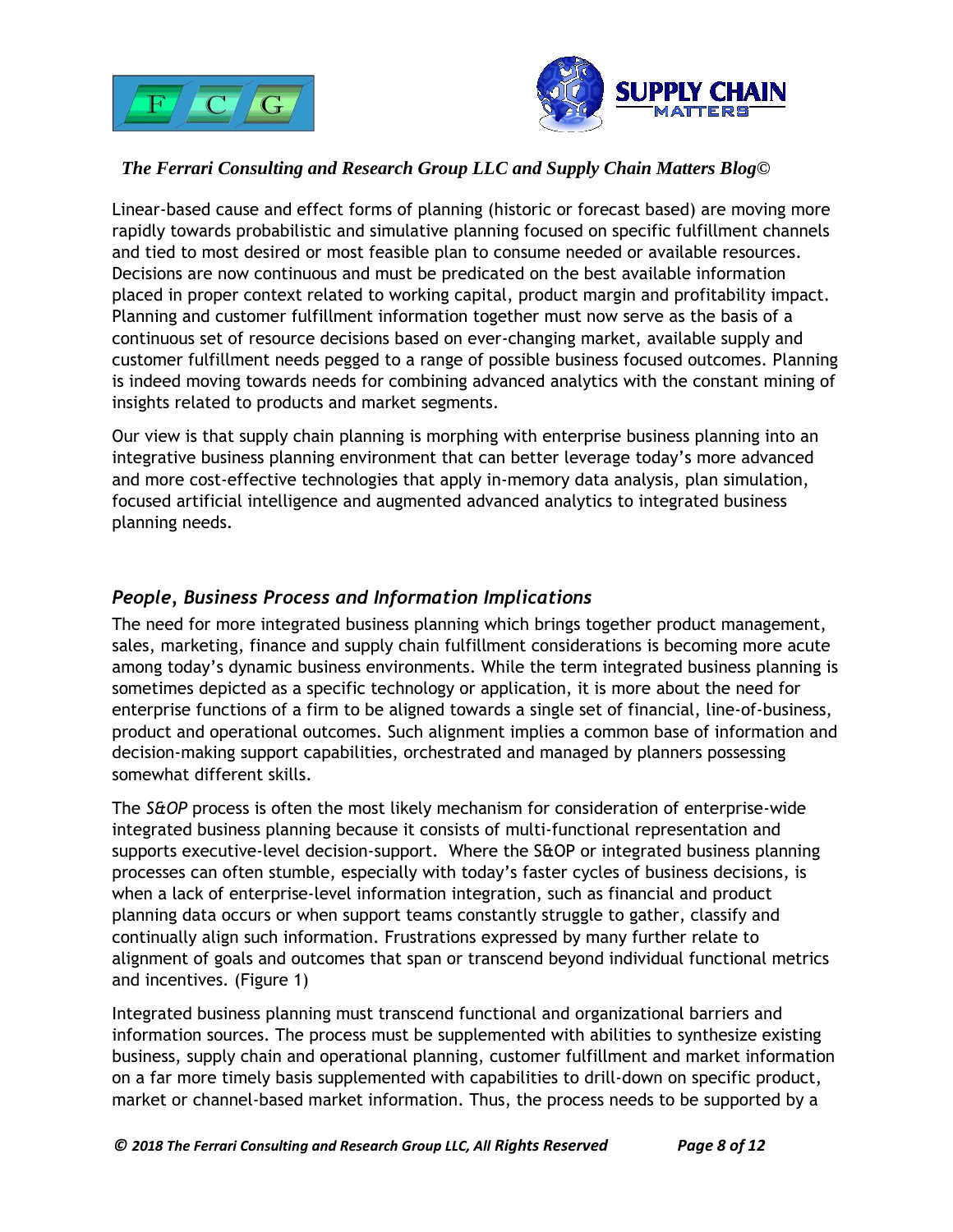



consistent set of decision-making capabilities predicated on a singular data and information architecture, and on combined abilities to be able to model, simulate and prescribe important, as well as critical decisions. Advanced data visualization, simulation, and combinations of descriptive and prescriptive analytics capabilities are an important and essential consideration to help overcome any functional or individual organizational biases. The lens of the integrated business planning process is a consensus toward a set of expected business outcomes.

#### <span id="page-8-0"></span>*Business Systems Implementation Implications*

The *S&OP* process has essentially evolved from the foundations of manufacturing and end-toend supply chain planning. Many *ERP* and best-of-breed supply chain planning providers are marketing their software capabilities to support both *S&OP* and integrated business planning needs. However, manufacturers and business enterprises need to be able to understand and differentiate the various people, process and information management capabilities prescribed by such approaches.

In enterprises where the majority of business applications reside on a dominant *ERP* systems provider, the notions of integrated business planning tend to stem from force-fitting existing business systems, separate information warehouse, database management, advanced analytics or business intelligence applications into a combined integrated business planning capability. This is a rather challenging exercise. As an example, there are applications that support advanced supply chain planning, enterprise business planning and budgeting as well as operational planning. This process, depending on *ERP* provider, can involve an elongated business systems integration effort supported by a partnered or independent systems integrator, or a prescribed product roadmap that promises such comprehensive capability at some future date.

For businesses with resident *ERP* business applications, achieving support for integrated business planning is also highly dependent on whether ERP applications have been upgraded to new releases or more advanced technology. Because of the inherent disruption and expense to the business, many *ERP* systems instead remain in a legacy state with the average ERP system being 10-15 years old. They pre-date today's new normal of business complexity and constant change.

Approaches from certain best of breed systems providers provide an alternative, namely providing a less-disruptive, *Cloud* based packaged application capability. Such approaches combine inherent leading-edge enterprise planning, budgeting, supply chain and operational planning functionality support, augmented by pre-integrated advanced analytics, simulation and what-if planning capabilities, to serve as what is more often defined as a "*system of innovation*" or augmentation to an existing systems landscape. This approach provides enterprises an option of quicker time-to-value, less complexity in systems integration and overall cost, and in many cases, a much more user-friendly systems experience.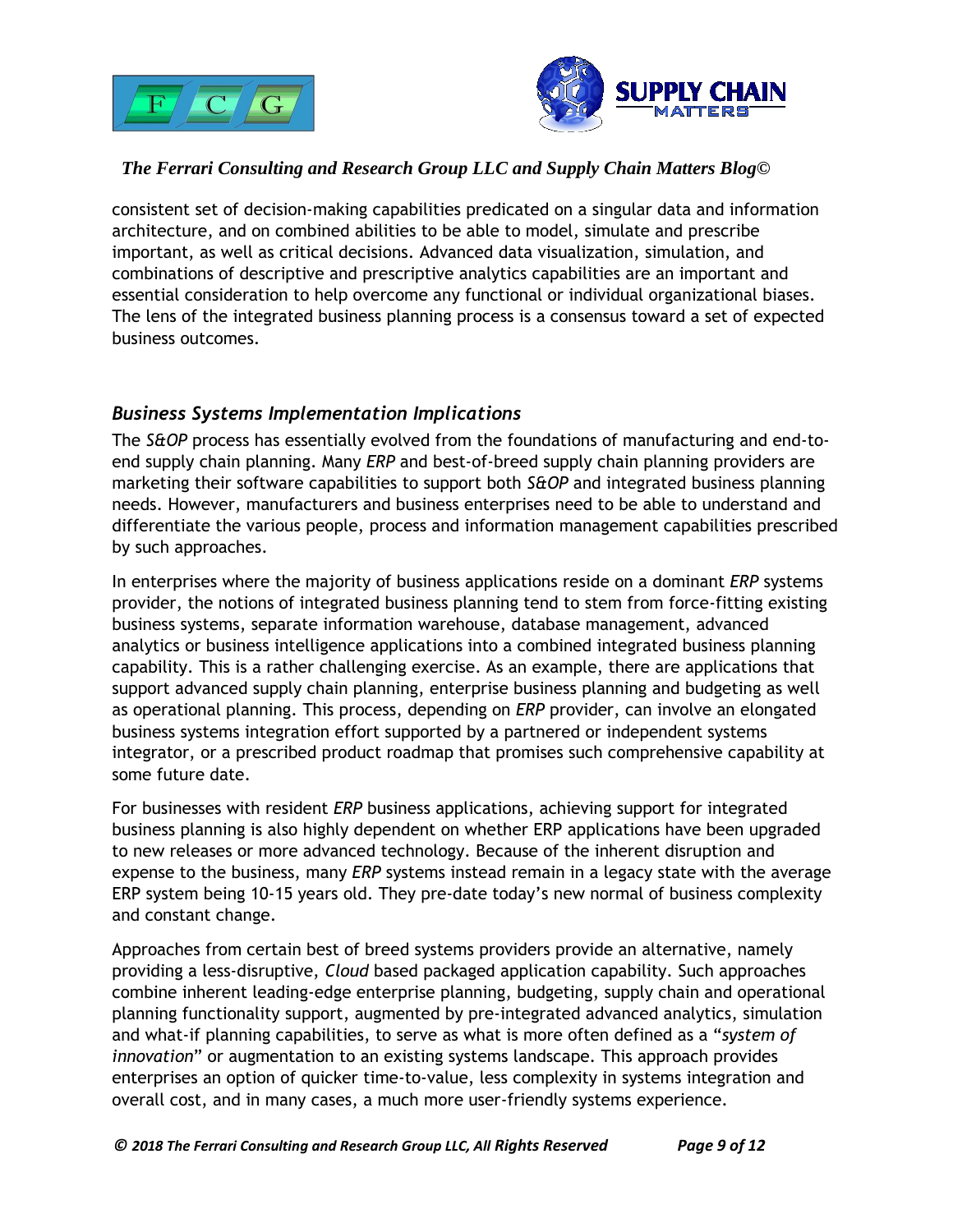



# <span id="page-9-0"></span>*Actions to Consider*

The transition to integrated business planning has the same **People-Process-Information** implications as other major business wide transformational and change-management initiatives. Industry supply chain and line-of-business teams will need to invest now in the following competencies and capabilities in order to achieve the benefits:

- ➢ **Improved People Skills**: Individuals will need to improve both their broad business knowledge, analytical and team relationship skills because most industry environments are moving rather quickly towards the need for timely, analytics-driven decisionmaking needs. This includes the need to be able to formulate more cross-functional or cross-business approaches to business-wide decision-making needs that support specific business goals with cross-functional objectives and resource needs. Organizations are already defining emerging roles such as network planner and supply chain or business planning specialist. These roles are less to do with chasing and resolving day-to-day problems or culling through volumes of planning alerts and reports. They are more focused on broader business and process knowledge, the ability to interact and leverage advanced technologies for more informed decision making. The role of planners, in essence, turns toward team interaction and leadership, assessing and addressing early-warning indicators, and arming senior management with contextual information to be able to make more informed decisions.
- ➢ **Enhanced Leadership Skills**: Executives need to advocate and actively support not only the active sharing of data, information and knowledge, but more prototyping approaches in prescriptive based decision-making that focuses on what is likely to occur given a current situation. For example, a decision to relocate limited inventory or capacity to fulfill an unexpected order from a long-standing key customer may have other cascading implications in meeting specific revenue, service or profitability goals either short or longer-term. Executives who seek and utilize such information have a more meaningful ways to weight various decisions and gain needed consensus to desired business outcomes.
- ➢ **Include All Business Silos**: Decision-making processes need to move their context and information sharing beyond a singular function such as sales, marketing, supply chain or finance, and instead include the impact of each. Often, existing challenges and limitations related to existing resident business applications hampers that effort or frustrates teams. That includes consideration of whether an augmented process and new system risks a major disruption to ongoing business. With today's availability of less disruptive *Cloud*-based applications, teams can consider the adoption of a "*system of innovation*" approach to augment or work around existing challenges in aggregating information and applying more advanced decision-making capabilities.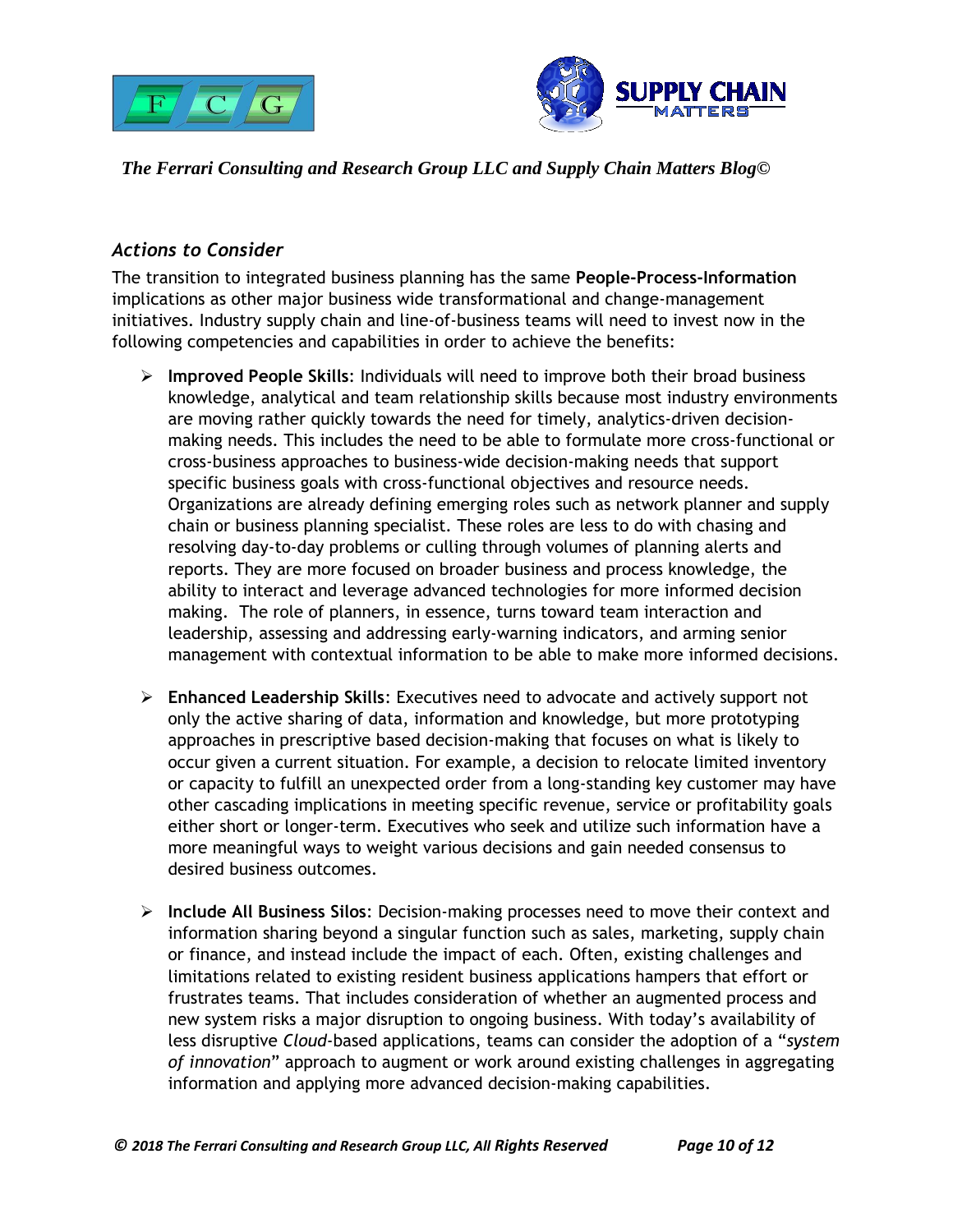



➢ **Expand the Horizons of IT**: Line-of-business, functional and *S&OP* teams turn to resident or external support IT teams to help navigate a major technology support transition to a more integrated business planning model. Clinging to a biased or uneducated belief that support for an integrated business planning system is far too disruptive or unproven in the market is a disservice to today's realities. Similarly, clinging to the belief that such a capability can be accomplished in the long-term roadmap of the resident ERP backbone provider is a disservice without investigating all other options, including available best-of-breed *Cloud*-based systems of innovation.

#### <span id="page-10-0"></span>*Summary Takeaways*

- Industry supply chains are today more globally extended resulting in far greater complexity with added risks to disruption in either product-related demand, available supply or unplanned disruptive events. Supply chain and *S&OP* processes themselves have become bogged down in needs for added speed and more integrated overall business planning. Too much data still resides in various functional business siloes, and in many cases, too much of the wrong data is being collected, causing added inefficiencies and inhibiting more integrated planning and decision-making. Many supply chain and *S&OP* teams are literally drowning in data but lacking timely insights for needed decisionmaking.
- The clock of speed of business has indeed dramatically increased and line-of-business, *S&OP* and supply chain planning teams can no longer solely rely on sequential planning and decision-making processes. The "*new normal*" is one of constant round-the-clock based business activities. Planning is not viewed as a single snapshot in time but rather a continuous picture of product demand, capacity, customer fulfillment and overall resource conditions that can be accessed with far more sophisticated, more prescriptive decision-making support capabilities.
- Supply chain planning is morphing with enterprise business planning into an integrative business planning environment that can better leverage today's more advanced and more cost-effective technologies that apply in-memory data analysis, plan simulation, focused artificial intelligence and augmented advanced analytics to integrated business planning needs. Emerging and mature businesses alike need the ability to leverage integrated business planning capabilities to manage their businesses more effectively and to proactively respond to either market opportunities or unplanned disruptions.
- An integrated business planning operating model should be an alignment of goals and objectives placed in the context of consequent business, customer service and financial outcomes. The process should be enabled by consistent data and information reflected in a singular information architecture model supported by consistent advanced analytics and simulation capabilities.